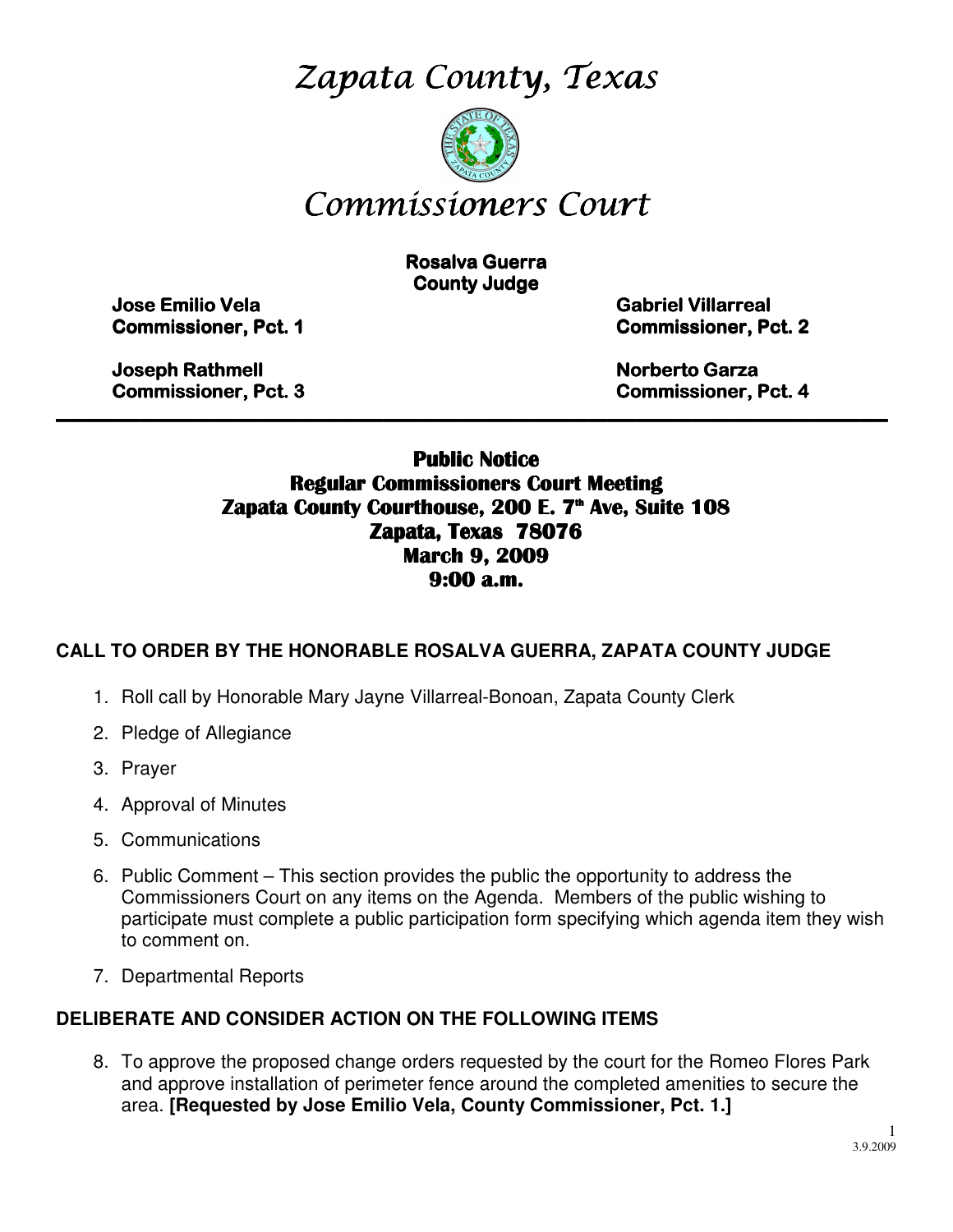- 9. To remove dilapidated building (Old Lions Club) and prepare a possible site for a proposed Head Start Center under a TMC grant. **[Requested by Jose Emilio vela, County Commissioner, Pct. 1.]**
- 10. To approve a new economy vehicle requested by the Zapata County Librarian to be paid from any available budget fund. **[Requested by Jose Emilio Vela, County Commissioner, Pct. 1.]**
- 11. To approve a temporary position at the Zapata County Maintenance Dept. to replace employee on temporary medical leave. **[Requested by Jose Emilio Vela, County Commissioner, Pct. 1.]**
- 12. To approve naming the newly constructed swimming pool facility, "Guadalupe and Lilia Martinez Swimming Complex**". [Requested by Jose Emilio Vela, County Commissioner, Pct. 1.]**
- 13. To approve installation of one (1) water meter from East Hwy. 16 Water District to provide service at the Bustamante Cemetery. **[Requested by Jose Emilio Vela, County Commissioner, Pct. 1.]**
- 14. Request of approval of \$50,000.00 to fund:
	- a. Repair sewer line in Flores Park \$30,000.00.
	- b. Install water line from South corner of existing water plant to  $12<sup>th</sup>$  street \$20,000.00. c. Funds should come from Royalties Reserves.

**[Requested by Mario Gonzalez-Davis, Project Coordinator and Carlos Trevino, Jr. Water/Sewer Director.]** 

- 15. To approve the re-plat of Veleño Estates Subdivision except for Block 5, lots 1, 2, & 3 and Block 6, lots 1 thru 9. **[Requested by Jacob Rathmell, P.E. and Mario Gonzalez-Davis, Project Coordinator.]**
- 16. To approve a salary increase for water plant operator Jason Jesse Duran, slot #29, from \$10.61/hr to \$13.04/hr. Mr. Duran has successfully completed TCEQ operator licensing requirements for a Class C operator, funding to be secured from line item 80-600-227. **[Requested by Carlos Trevino, Jr., Water/Sewer Director.]**
- 17. To request a waiver for the use of the pavilion for a fundraiser on May 8, 2009 for the medical expenses for Jose L. Rodriguez. **[Requested by Noemi Y. Solis Pena.]**
- 18. To approve lease for mineral exploration at the Romeo T. Flores Park and surrounding County lands. **[Requested by Said Alfonso Figueroa, Zapata County Attorney.]**
- 19. To request approval to hire an engineer Manuel Gonzalez to survey and to indentify the meets and bounds of the Cascabel Street on the East end of the Ramireño plat as established by U.S. Government and to develop said street to provide access to owners of adjoining lots. Account 10-409-730. **[Requested by Gabriel Villarreal, County Commissioner, Pct.2.]**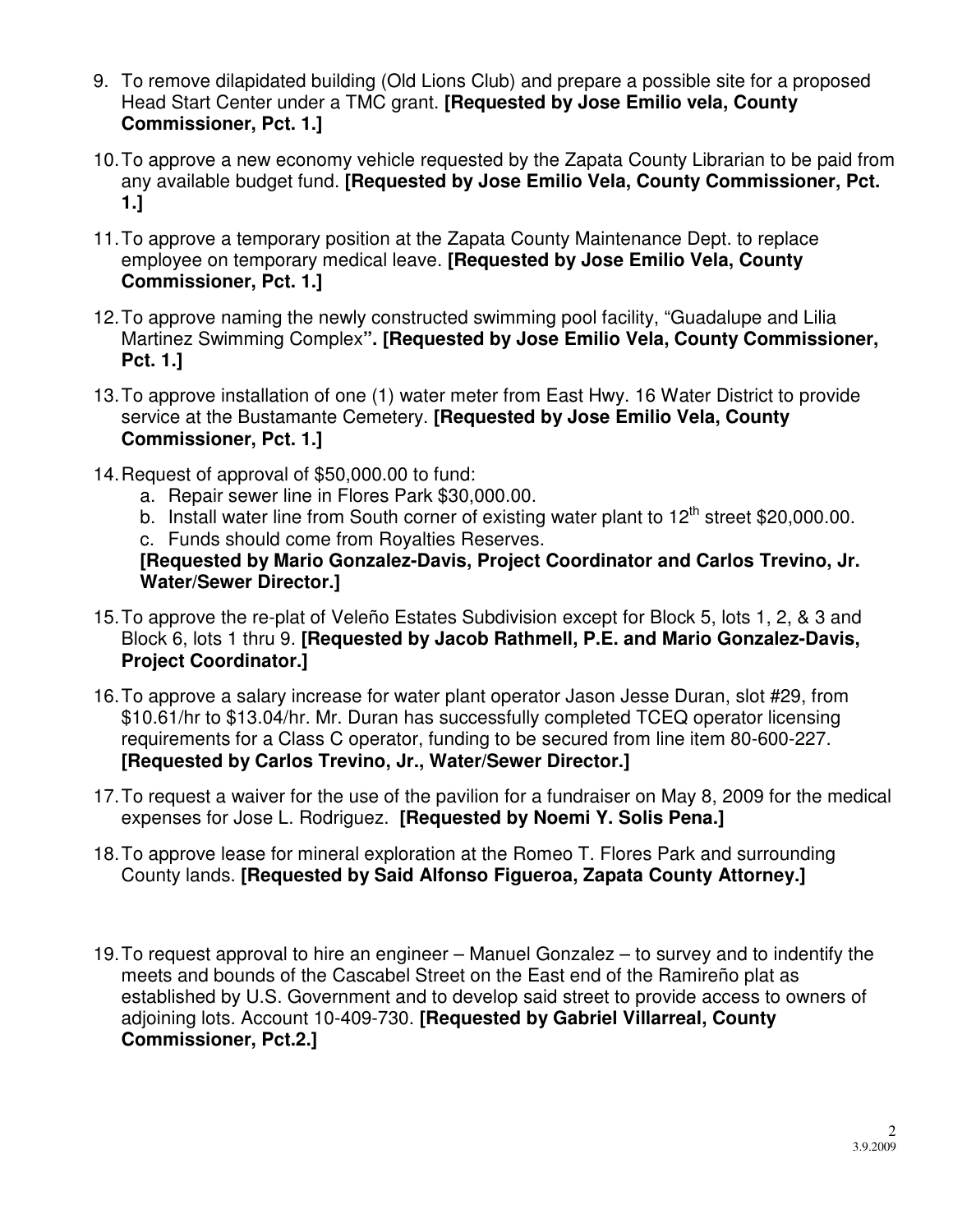- 20. To purchase a new Ford 150, 4 door truck for Precinct # 3 and to transfer \$12,000.00 from account 15-013-590 to account 15-013-602. **[Requested by Joe Rathmell, County Commissioner, Pct. 3.]**
- 21. To appoint a member of Commissioners' Court to serve on the Rio Bravo Resource Conservation and Development (RC&D). **[Requested by Joe Rathmell, County Commissioner, Pct. 3.]**
- 22. To purchase a new Ford F-150 for Precinct 4 from account # 15-014-595. **[Requested by Norberto Garza, County Commissioner, Pct. 4.]**
- 23. To reassign the ambulance from the Zapata County Medical Group to the Zapata County Fire Department. **[Requested by Doroteo N. Garza, County Auditor.]**
- 24. To approve the CIRA Interlocal Agreement and remit funds to TAC as approved in the June 9<sup>th</sup>, 2008 Commissioner Court Meeting. **[Requested by Rosalva Guerra, County Judge.]**
- 25. To accept the building program submitted by the Education Steering Committee for the Zapata County Advanced Technology Center. **[Requested Zapata County Development Center**.]
- 26. To approve the Zapata County Lease. **[Requested by David Holcomb.]**
- 27. To change the monthly Indigent Health Care Payment. Effective April 1<sup>st</sup>, 2009. Affecting Staff members. **[Requested by ZCMG Staff.]**

# **CONSENT ITEMS**

- 28. Approval of final request from Pct. 1-2009 street lighting budget to serve the following locations:
	- a. 139 Flores street Falcon Shores Subdivision
	- b. Avenue B and  $4<sup>th</sup>$  street Lopeño Community
	- c.  $12^{th}$  Avenue Front of laundry business
	- d. 111 Ramirez Rd. Zapata town site

**[Requested by Jose Emilio Vela, County Commissioner, Pct. 1.]** 

- 29. To approve line item transfer from account 10-002-667 \$15,000.00 to account 10-002-392 (Parks Pct. 2). **[Requested by Gabriel Villarreal, County Commissioner, Pct. 2.**
- 30. To install a speed hump between 3rd Street and Zapata Street. **[Requested by Norberto Garza, County Commissioner, Pct. 4.]**

# **REPORTS AND PRESENTATIONS**

31. To discuss Scope of work and fees for the design of the Zapata County property located on  $17<sup>th</sup>$  Avenue to 26<sup>th</sup> Avenue between Glenn and Fresno street and lots 6 through 43 inclusive, Block 200 of the Manuel Medina Addition. **[Requested by Cotera + Reed Architects.]**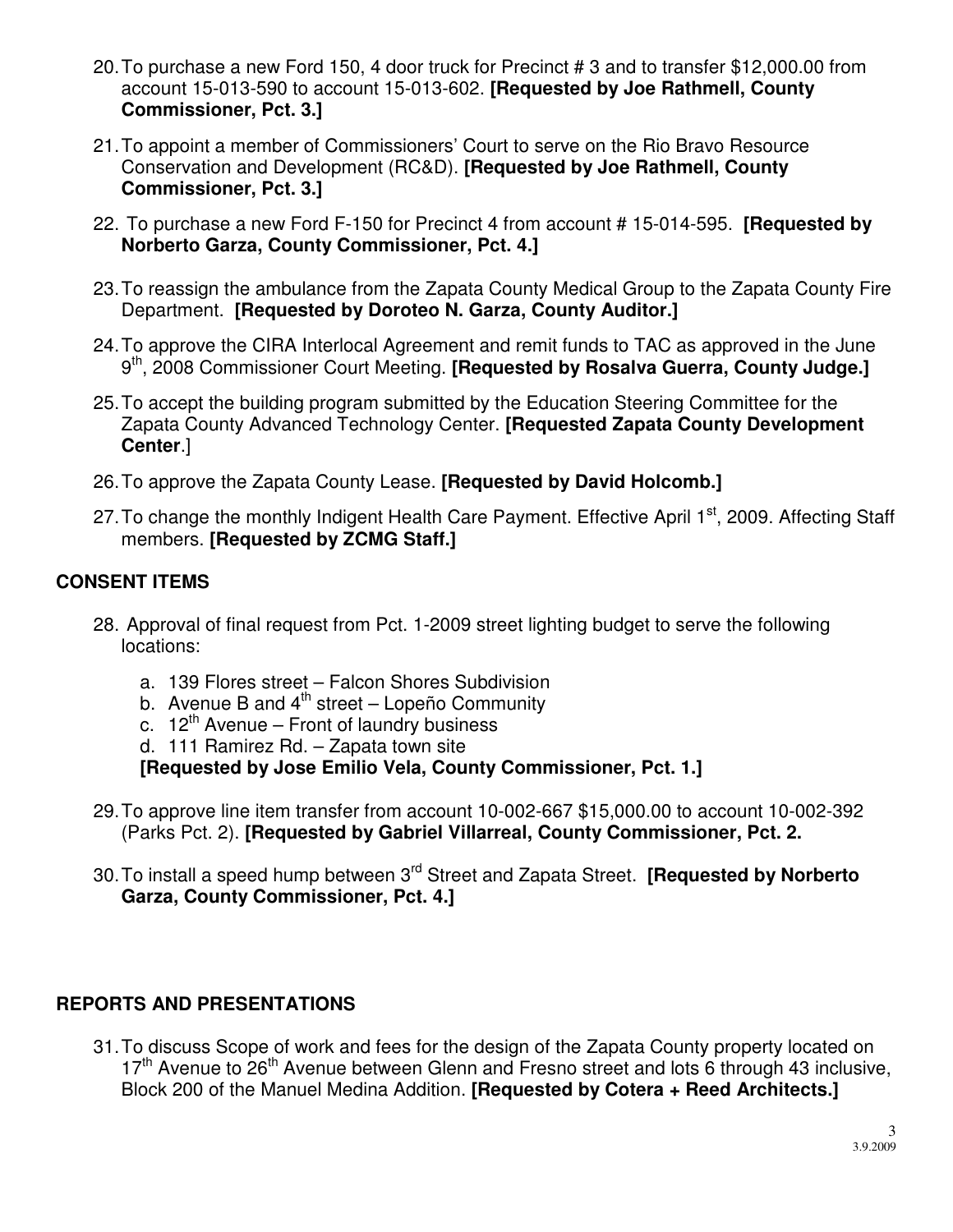- 32. Monthly Zapata County Economic Development Center Business Report. **[Requested by Zapata County Economic Development Center.]**
- 33. Quarterly report for the Zapata County Chamber of Commerce. **[Requested by Paco Mendoza, Executive Director.]**

#### **RESOLUTIONS AND PROCLAMATIONS**

- 34. To proclaim March 2009 as Mental Retardation and Developmental Disabilities Awareness Month. **[Requested by Cindy Buruato, Border Region MHMR.]**
- 35. To adopt the CJD Resolution for the following grants:
	- a. 1478811 Juvenile Justice Alternative
	- b. 2171401 Juvenile Diversion Project

c. 2174901 Juvenile Probation Liaison Officer

**[Requested by Sandy Pippin Gomez, Chief Juvenile Probation Officer.]** 

36. Consideration and approval of resolution authorizing the submission of an application for Colonia Construction funding to the Office of Rural Community Affairs (ORCA) for sewer system improvements in Colonia Linda Vista. **[Requested by Carlos Colina-Vargas and Commissioner Joe Rathmell.]** 

**EXECUTIVE SESSION** 

**Note 1 Gov't Code Ann 551.071, Consultation with Attorney Note 2 Gov't Code Ann 551.072, Real Property Note 3 Gov't Code Ann 551.074, Personnel Matters Note 4 Gov't Code Ann 551.076, Security** 

The Commissioners Court will consider the following items in Executive Session. The Commissioners Court may also consider any other matter posted on the agenda if there are issues that require consideration in Executive Session and the Commissioners Court announces that the item will be considered during Executive Session.

- 37. Zapata County Water Works trespass into private property in Falcon Meza Subdivision. **[Requested by three property owners from Falcon Meza Subdivision.]**
- 38. To amend Zapata County Ordinance passed on January 12, 2009, regulating Sexually Oriented Businesses to correct typographical errors found in Section 5-15-210 and 5-15-311 regulating hours of operation. **[Requested by Sa**ί**d A. Figueroa, County Attorney.]**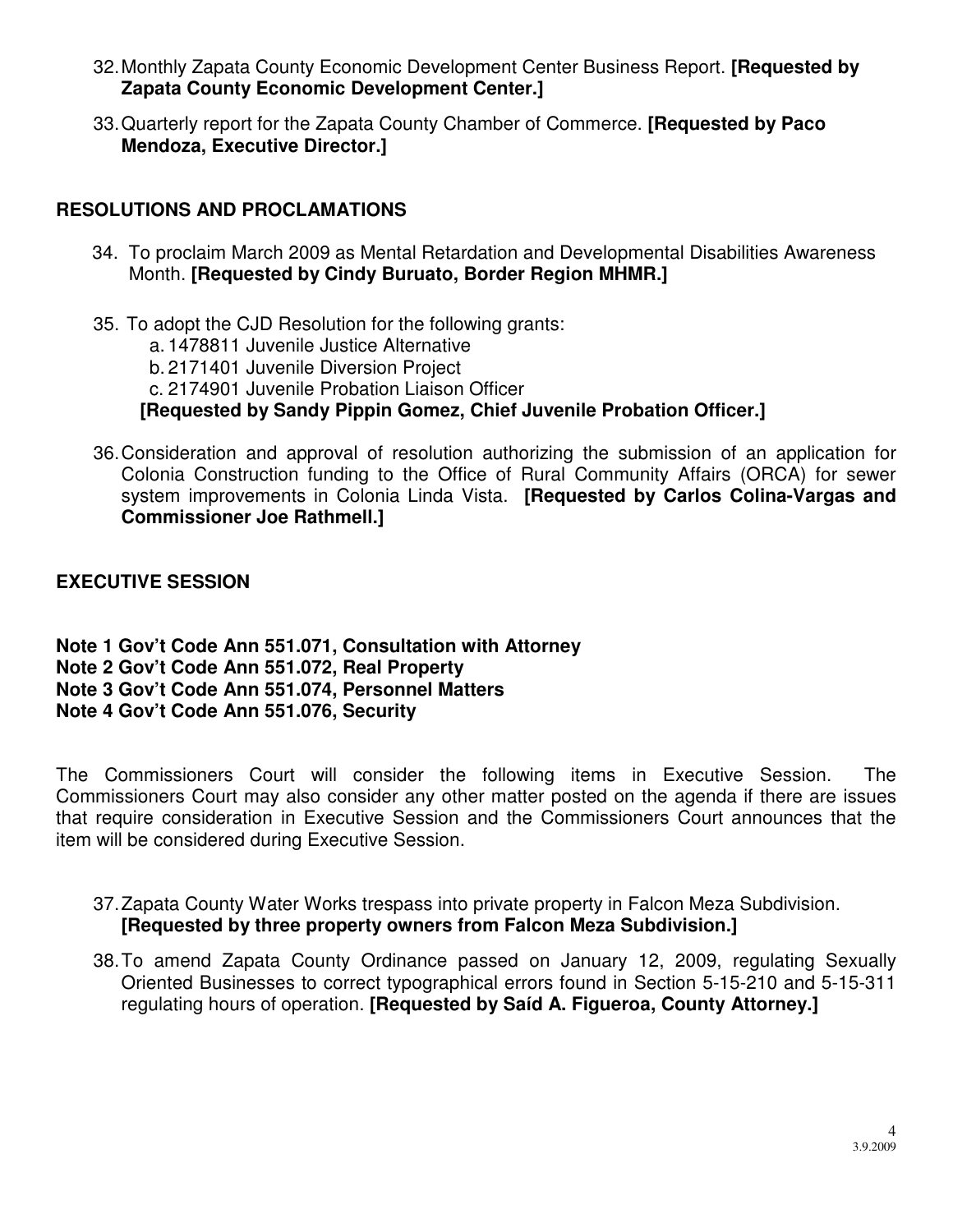Pursuant to the authority granted under Government Code, Chapter 551, the Commissioners Court may convene a closed session to discuss any of the above agenda items. Immediately before any closed session, the specific section or sections of Government Code, Chap. 551 that provide statutory authority will be announced.

# **DATED THIS 6th DAY OF March, 2009**

By: \_\_\_\_\_\_\_\_\_\_\_\_\_\_\_\_\_\_\_\_\_\_\_\_\_\_\_\_\_\_\_\_\_\_\_\_

 Nellie R. Treviño Executive Clerk

#### **CERTIFICATION OF NOTICE AND POSTING**

I, the undersigned, County Clerk, do hereby certify that the above notice of meeting of the Zapata County Commissioners Court, is a true and correct copy of said notice, and that I posted a true and correct copy of said notice on the bulletin board at the Courthouse of Zapata County, Texas, at a place readily accessible to the general public at all times on the 6<sup>th</sup> day of March, 2009 and said notice remained so posted continuously for at least 72 hours preceding the scheduled time of said meeting.

DATED THIS  $6^{th}$  DAY OF March, 2009.

MARY JAYNE VILLARREAL-BONOAN, COUNTY CLERK, ZAPATA COUNTY, TEXAS

 $BY:$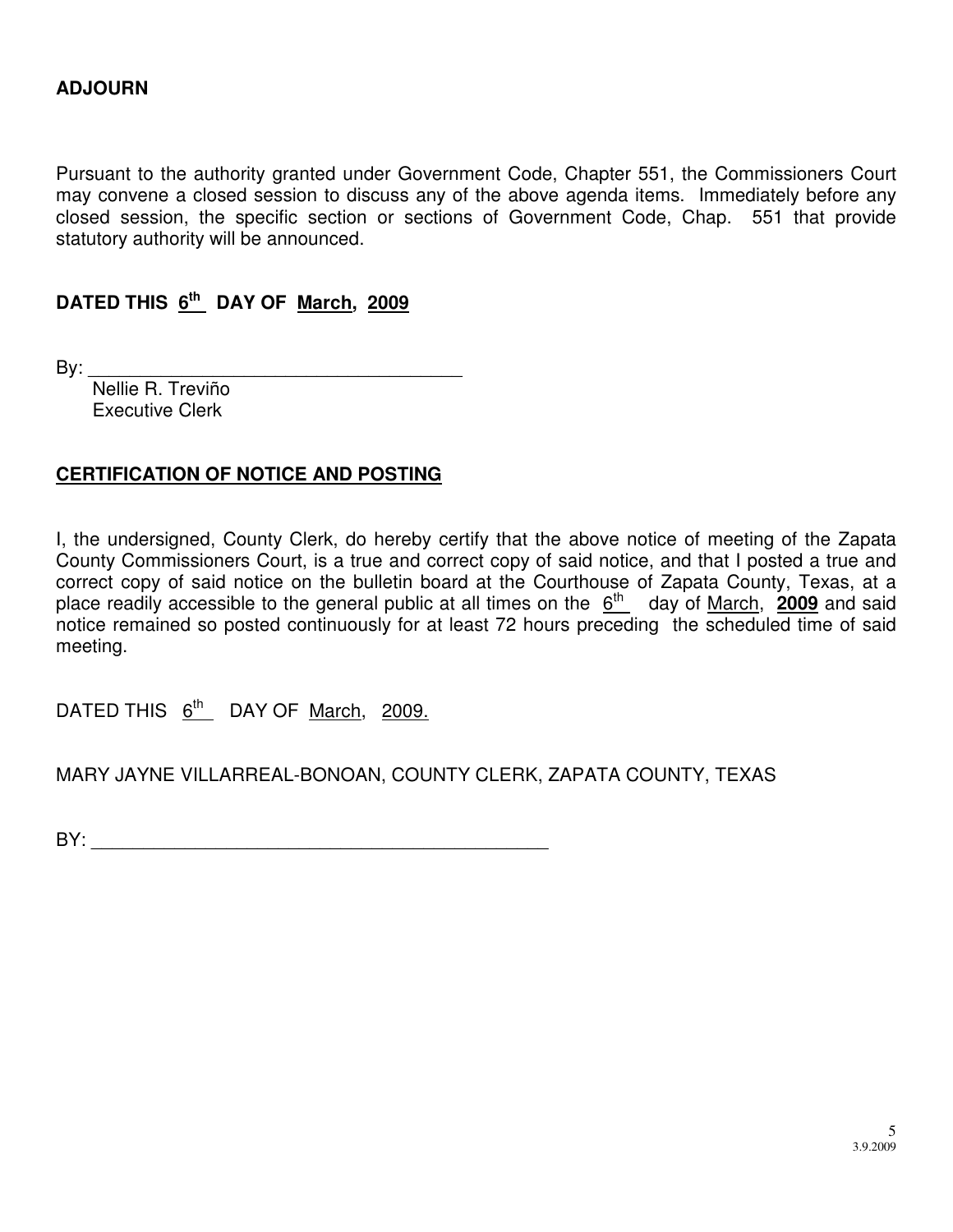Zapata County, Texas



# Commissioners Court

**Rosalva Guerra County Judge** 

Jose Emilio Vela Emilio Vela Vela Gabriel Villarreal Villarreal Villarreal

**Commissioner, Pct. 1 Commissioner, Pct. 2** 

Joseph Rathmell **Northell** Rathmell Rathmell Rathmell Rathmell Rathmell Rathmell Rathmell Rathmell Rathmell Rathmell Rathmell Rathmell Rathmell Rathmell Rathmell Rathmell Rathmell Rathmell Rathmell Rathmell Rathmell Rathme

Commissioner, Pct. 3 ner, 3 and 3 Commissioner, Pct. 4 and 3 Commissioner, Pct. 4

### Public Notice Regular Commissioners Court Meeting Zapata County Courthouse, 200 E. 7<sup>th</sup> Ave, Suite 108 Zapata, Texas 78076 March 9, 2009 9:00 a.m.

\_\_\_\_\_\_\_\_\_\_\_\_\_\_\_\_\_\_\_\_\_\_\_\_\_\_\_\_\_\_\_\_\_\_\_\_\_\_\_\_\_\_\_\_\_\_\_\_\_\_\_\_\_\_\_\_\_\_\_\_\_\_\_\_\_\_\_\_\_\_\_\_\_\_\_\_\_\_\_\_\_\_\_\_\_\_\_\_\_

# ADDENDUM TO REGULAR MEETING

#### **DELIBERATE AND CONSIDER ACTION ON THE FOLLOWING ITEMS**

39. To consider and approve the legislative and government relations agenda for the 2009 81<sup>st</sup> session of the Texas Legislature. **[Request by Hector Uribe.]**

Pursuant to the authority granted under Government Code, Chapter 551, the Commissioners Court may convene a closed session to discuss any of the above agenda items. Immediately before any closed session, the specific section or sections of Government Code, Chap. 551 that provide statutory authority will be announced.

# **DATED THIS 6th DAY OF March, 2009**

By: \_\_\_\_\_\_\_\_\_\_\_\_\_\_\_\_\_\_\_\_\_\_\_\_\_\_\_\_\_\_\_\_\_\_\_\_

 Nellie R. Treviño Executive Clerk